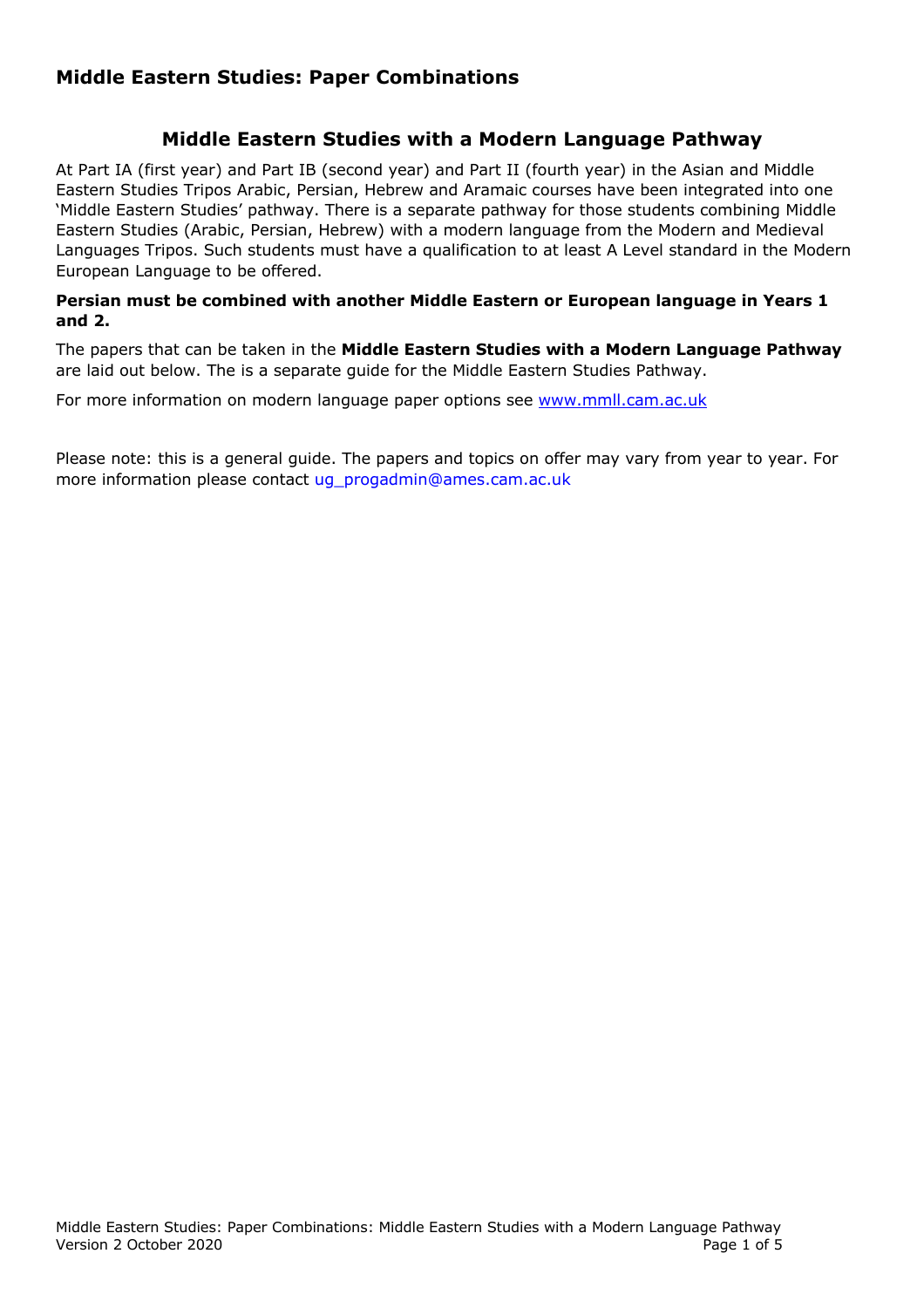# **Middle Eastern Studies with a Modern Language Pathway**

## **Part IA (first year)**

The regulations say:

### **Provided that no more than two languages may be offered in total**, candidates shall offer:

- (i) *Either* Papers MES.1 and MES.2;
	- *or* one paper chosen from MES.3-5, and one paper chosen from MES.6-7;
- (ii) Papers B1 and B2 and oral examination B in one of the modern languages set for Part IA of the Modern and Medieval Languages Tripos; (These are e.g. FR B1 and FR B2)
- (iii) one paper chosen from among the papers in Schedule IA of the Modern and Medieval Languages Tripos. (These are e.g. FR1 and FR2)

Candidates offering any of papers MES.2, MES.3 and MES.5 shall also offer an oral examination associated with that paper and under conditions set out by the Faculty Board from time to time.

There is a visual representation of this below. The representation must be read in conjunction with the regulations above. For information on modern language paper options see www.mmll.cam.ac.uk.

| <b>Top option</b>                                                                                                                                                                                       | <b>Bottom option</b>                                                                                                                                                                                                                                                                                                                                                  |
|---------------------------------------------------------------------------------------------------------------------------------------------------------------------------------------------------------|-----------------------------------------------------------------------------------------------------------------------------------------------------------------------------------------------------------------------------------------------------------------------------------------------------------------------------------------------------------------------|
| <b>Both:</b>                                                                                                                                                                                            | <b>One</b> of the following papers:                                                                                                                                                                                                                                                                                                                                   |
| <b>MES.1</b> Elementary Arabic Language A                                                                                                                                                               | <b>MES.3</b> Elementary Persian Language                                                                                                                                                                                                                                                                                                                              |
| and                                                                                                                                                                                                     | <b>MES.4</b> Elementary Hebrew Language A                                                                                                                                                                                                                                                                                                                             |
| <b>MES.2</b> Elementary Arabic Language B                                                                                                                                                               | <b>MES.5</b> Elementary Hebrew Language B                                                                                                                                                                                                                                                                                                                             |
| plus                                                                                                                                                                                                    | plus                                                                                                                                                                                                                                                                                                                                                                  |
| MML modern language papers B1 and B2 and<br>oral exam B (e.g. FRB1 and FRB2)<br>plus<br><b>One</b> paper chosen from among the papers in<br><b>Schedule IA of the MML Tripos. (e.g. FR1</b><br>and FR2) | Either:<br>MES.6 Introduction to the history and culture<br>of the Middle East<br>or<br><b>MES.7</b> Introduction to the contemporary<br>Middle East                                                                                                                                                                                                                  |
| Note: when making exam entries for this<br>option students <b>must</b> make an entry for the<br>Arabic oral exam MESAO.                                                                                 | plus<br>MML modern language papers B1 and B2<br>and oral exam B (e.g. FRB1 and FRB2)<br>plus<br><b>One</b> paper chosen from among the papers<br>in Schedule IA of the MML Tripos. (e.g.<br>FR1 and FR2)<br>Note: when making exam entries for this<br>option students <b>must</b> make an entry for<br>the Persian oral exam MESPO or the<br>Hebrew oral exam MESHO. |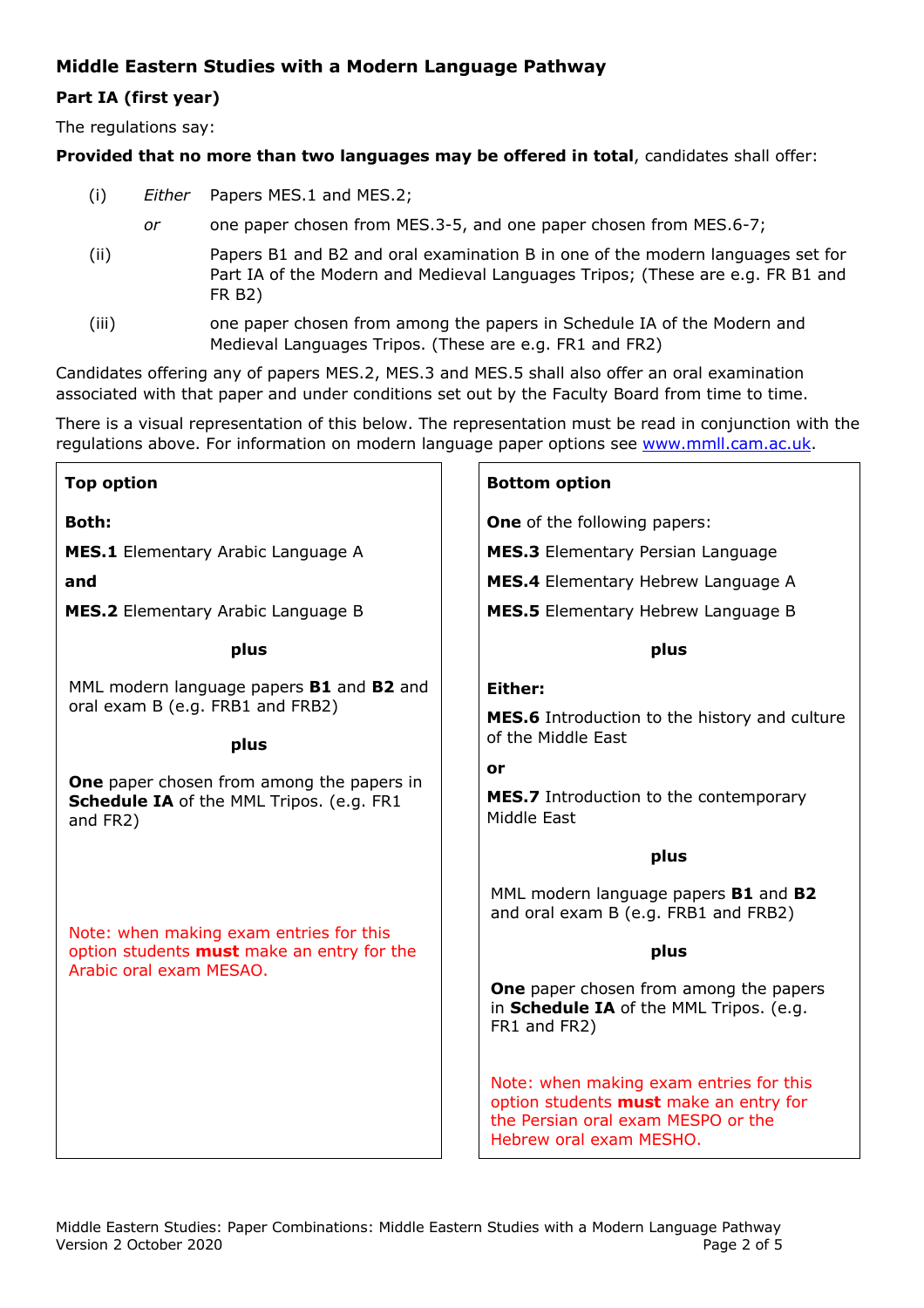# **Middle Eastern Studies with a Modern Language Pathway**

# **Part IB (second year)**

The regulations say:

### **Provided that no more than two languages may be offered in total**, candidates shall offer:

- (i) one paper chosen from Papers MES.11-13;
- (ii) one paper chosen from MES.14-20, AMES.1 and any additional papers announced by the Faculty Board under Regulation 8,
- (iii) three further papers chosen from: MES.14-20, AMES.1, X.3-5, X.8, Paper B3\* in one of the modern languages set for Part IB of the Modern and Medieval Languages Tripos, and any papers not marked with an asterisk in Schedule IB of the Modern and Medieval Languages Tripos, providing that no more than one paper may be chosen from X.3–5, X.8.

Candidates offering any of papers MES.11-13 shall also offer an oral examination associated with that paper and under conditions set out by the Faculty Board from time to time.

\*It is recommended that students wishing to continue with their modern European language at Part II take Paper B3 in that language. The format of MMLL's B3 papers will change in 2020-2021 with the addition of an oral exam. For information about this change please contact the Faculty of Modern and Medieval Languages and Linguistics.

There is a visual representation of this below. The representation must be read in conjunction with all the information above. For information on modern language paper options see www.mmll.cam.ac.uk.

**One** of the following papers: **MES.11** Intermediate Arabic Language;

**MES.12** Intermediate Persian Language; **MES.13** Intermediate Hebrew Language

| plus                                            |                                            |
|-------------------------------------------------|--------------------------------------------|
| Option (ii): <b>One</b> of the following papers |                                            |
| <b>MES.14</b> Intermediate Literary Arabic      | MES.19 Formation of the modern Middle East |
| <b>MES.15</b> Intermediate Literary Persian     | MES.20 Themes in the Anthropology of Islam |
| <b>MES.16 Hebrew Literature/Culture</b>         | <b>MES.21 Elementary Hindi Language</b>    |
| <b>MES.17</b> The formation of Islam            | <b>AMES.1</b> Cinema East                  |
| <b>MES.18</b> Topics in Hebrew studies          | $X.3$ to $X.8$                             |

**plus**

Option (iii): **Three** papers from:

| <b>MES.14</b> Intermediate Literary Arabic        | <b>AMES.1</b> Cinema East                                                                 |
|---------------------------------------------------|-------------------------------------------------------------------------------------------|
| <b>MES.15</b> Intermediate Literary Persian       | $X.3-5, X.8$                                                                              |
| <b>MES.16 Hebrew Literature/Culture</b>           | <b>Paper B3</b> in one of the modern languages set for                                    |
| <b>MES.17</b> The formation of Islam              | Part IB of the Modern and Medieval Languages<br>Tripos, and any papers not marked with an |
| <b>MES.18</b> Topics in Hebrew studies            | asterisk in Schedule IB of the Modern and                                                 |
| <b>MES.19</b> Formation of the modern Middle East | <b>Medieval Languages Tripos</b>                                                          |
| <b>MES.20</b> Themes in the Anthropology of Islam | No more than one paper may be chosen from X.3-5, X.8.                                     |

Note: when making exam entries students **must** make an entry for the relevant oral exam: Arabic oral MESAO, Persian oral MESPO, Hebrew oral MESHO.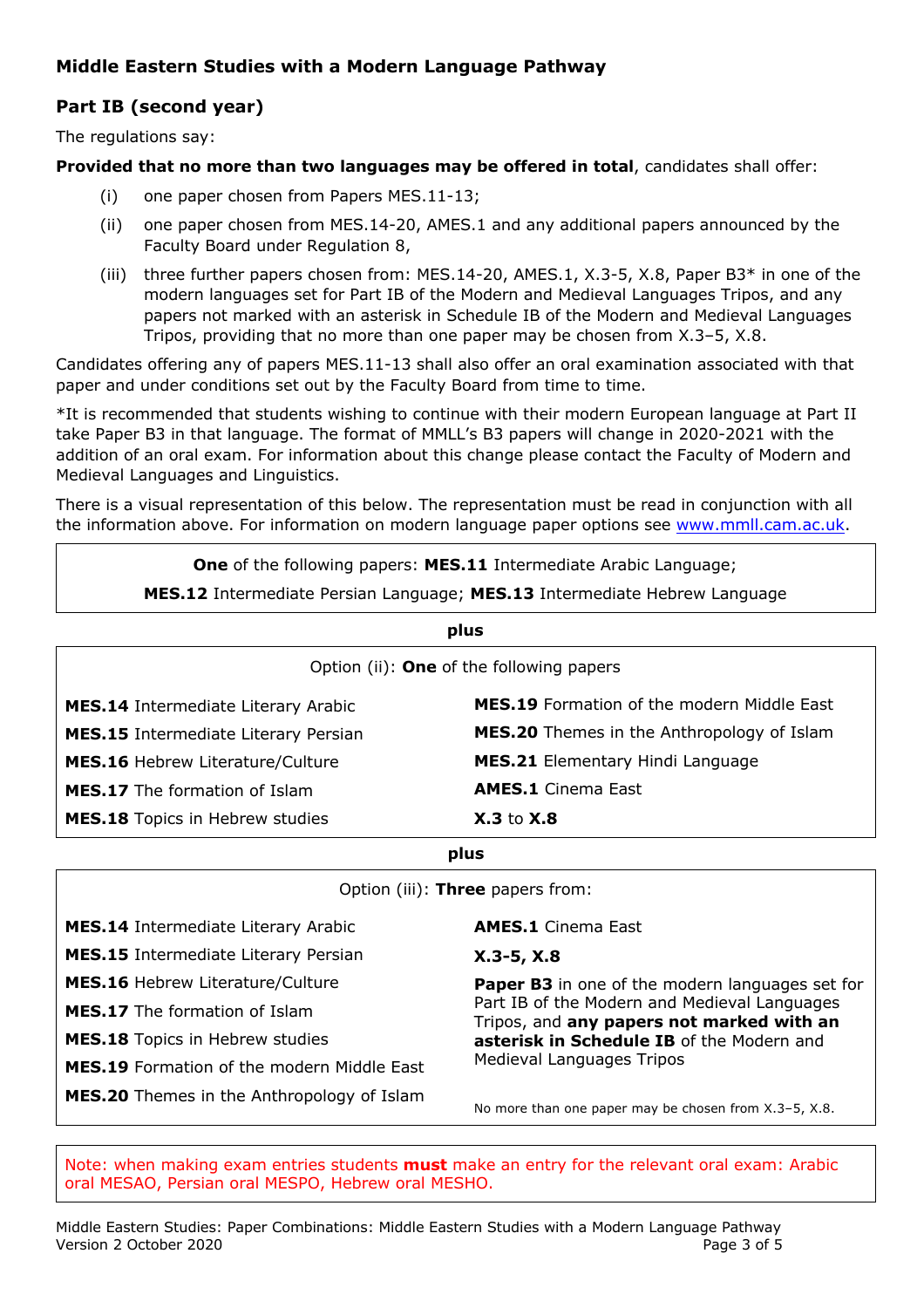# **Middle Eastern Studies with a Modern Language Pathway**

# **Part II (fourth year)**

The regulations say:

#### **Provided that no more than two languages may be offered in total<sup>1</sup>, candidates shall offer:**

- (i) One paper chosen from Papers MES.31-33;
- (ii) Three papers chosen from MES.34-36, the additional papers announced by the Faculty Board under Regulation 8, Paper C1\*\* *or* C2\*\* in one of the modern languages set for Part II of the Modern and Medieval Languages Tripos, and papers from Schedule II of the Modern and Medieval Languages Tripos.
- (iii) *either* a dissertation on a topic in Asian and Middle Eastern Studies, approved and supervised by the Faculty Board of Asian and Middle Eastern Studies under conditions set out in Regulation 23;
- *or* a dissertation on a topic in Modern and Medieval Languages, approved and supervised by the Faculty Board of Modern and Medieval Languages and Linguistics under conditions set out for the optional dissertation in Regulation 27(i) of the Modern and Medieval Languages Tripos.\*\*\*

Candidates offering any of Papers MES.31-33 shall also offer an oral examination associated with that paper and under conditions set out by the Faculty Board from time to time.

\*\*Although C1 and C2 each count as 70% of a paper in the MML Tripos, each counts as a whole paper in the AMES Tripos.

\*\*\*For more information see: www.mmll.cam.ac.uk/part-ii-optional-dissertation

From 2022-23 the Faculty of Modern and Medieval Languages and Linguistics will be changing the scheduled paper offering for students studying German MES-MML at Part II. It is proposed that these new papers will be taught and examined for the first time in the academic year 2022-23. The changes will reduce German's Part II "menu" of scheduled papers from eight to seven, while maintaining and refreshing the full range of teaching content and addressing the need for diversity-aware teaching and learning. If you need any further information contact the Faculty of Modern and Medieval Languages and Linguistics.

There is a visual representation of this on the next page. The representation must be read in conjunction with all the information above. For information on modern language paper options see www.mmll.cam.ac.uk

 $<sup>1</sup>$  Including those languages offered under Schedule II of the Modern and Medieval Languages Tripos.</sup>